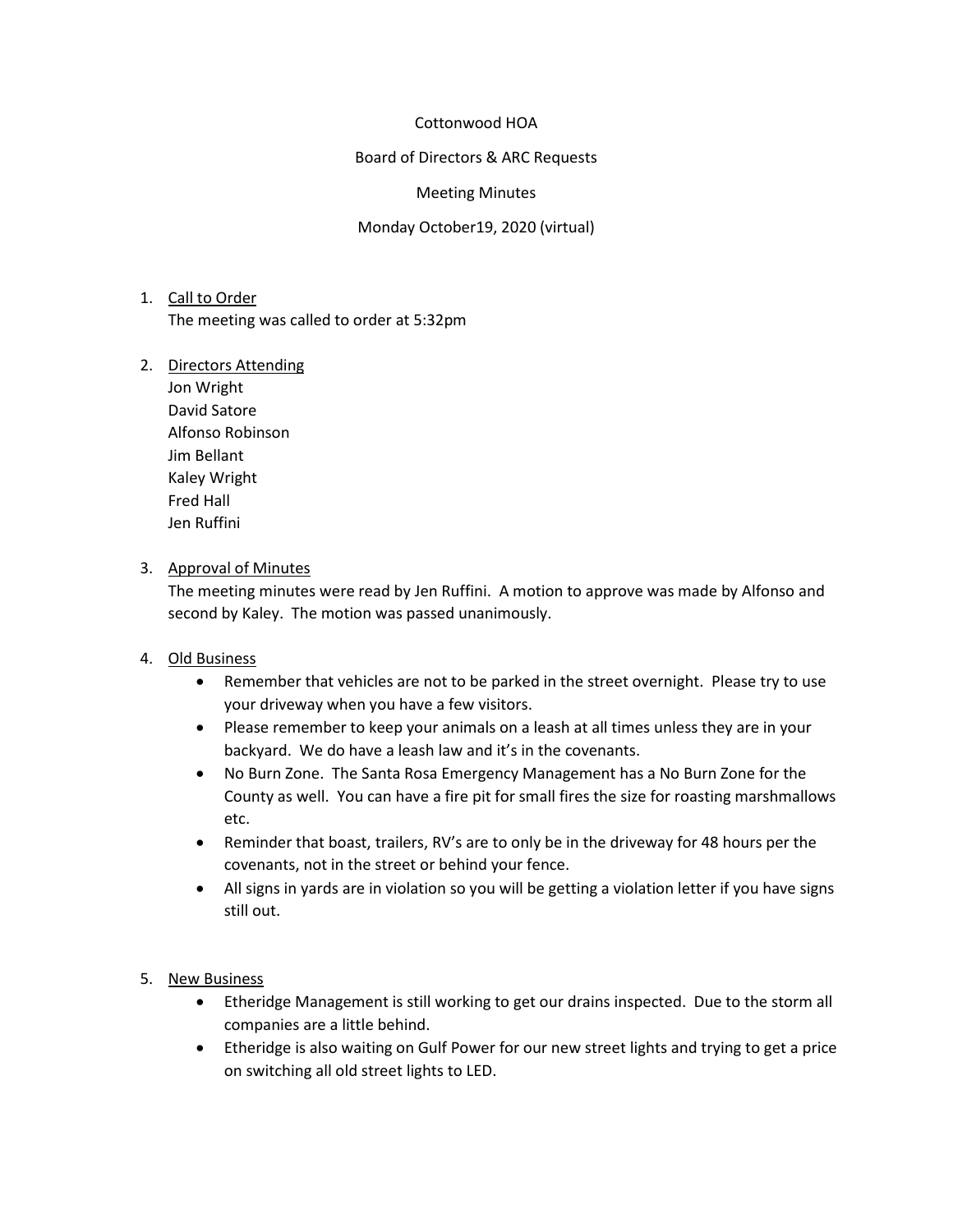- Board Seat: as of tonight we do not have an open board seat. The board member has to resign via a letter or miss 3 consecutive meetings. Once they have missed 3 meetings then a letter needs to be sent to them with all board members signature stating they are now off the board. Once this happens the board will announce that we have an opening.
- Halloween with trick or treating will be happening on Saturday the  $31^{st}$ . If you don't want to participate please make sure your porch lights are not on. Please be courteous of our neighbors that DO NOT want to participate. You can decorate you mail boxes, yards etc. Please try to social distance and be safe. The gates will still close at 6pm but as we have seen other years many people come into our neighborhood to trick or treat. If we have a parade it will be posted on FB and next-door app.
- If you still have debris from the storm please let Etheridge know. There still should be another pick up from the County. If not try to put it in your trash cans for the next pick up day.
- Financials all look good for this month.
- Please remember that our FB pages and Next Door is not used for bashing or slandering our fellow neighbors. It is a great place to get news and ask questions etc.
- If you have any questions, problems or concerns please contact Etheridge Property Management. Please do not come to any board members' homes.
- Meeting with Timberland about retaining pond and the Hall's fence by back gate will hopefully be happening before the next meeting.

# 6. ARC Requests

1. Jamie Gilliam - 9137 Iron Gate Blvd - Shed Missing Plat Map / Drawing ; Materials ; Colors Denied due to missing information

2. Jon Knight - 6097 Brighton Lane - Replacing Vinyl Shutters

Mr. Knight wants to replace his vinyl shutters with the same style but a lighter color. Currently a Navy Blue - wants it to be a Khaki color to resist fading. Motion to approve was made by Alfonso and second by Jon. The motion was passed unanimously.

3. Jon Knight - 6097 Brighton Lane - Fence Missing Plat Map / Drawing Materials / Measurements Stain Color of Stain Denied due to missing information

### 4. Kenneth Middendorf - 9257 Iron Gate Blvd - Fence

6 foot privacy fence ; Will be connected to 27D (185 Feet on left side) ; 163 feet on the back - Gulf Power access 12 ft. Gate ; 182 feet on the right side, will be connected to 29D. Right hand side of front gate Double Gate 23 feet. Left hand side of front gate single gate 26 Feet. No Stain mentioned. Motion to approve was made by Dave and second by Jim. The motion was passed unanimously.

5. Kenneth Middendorf - 9257 Iron Gate Blvd - Gutters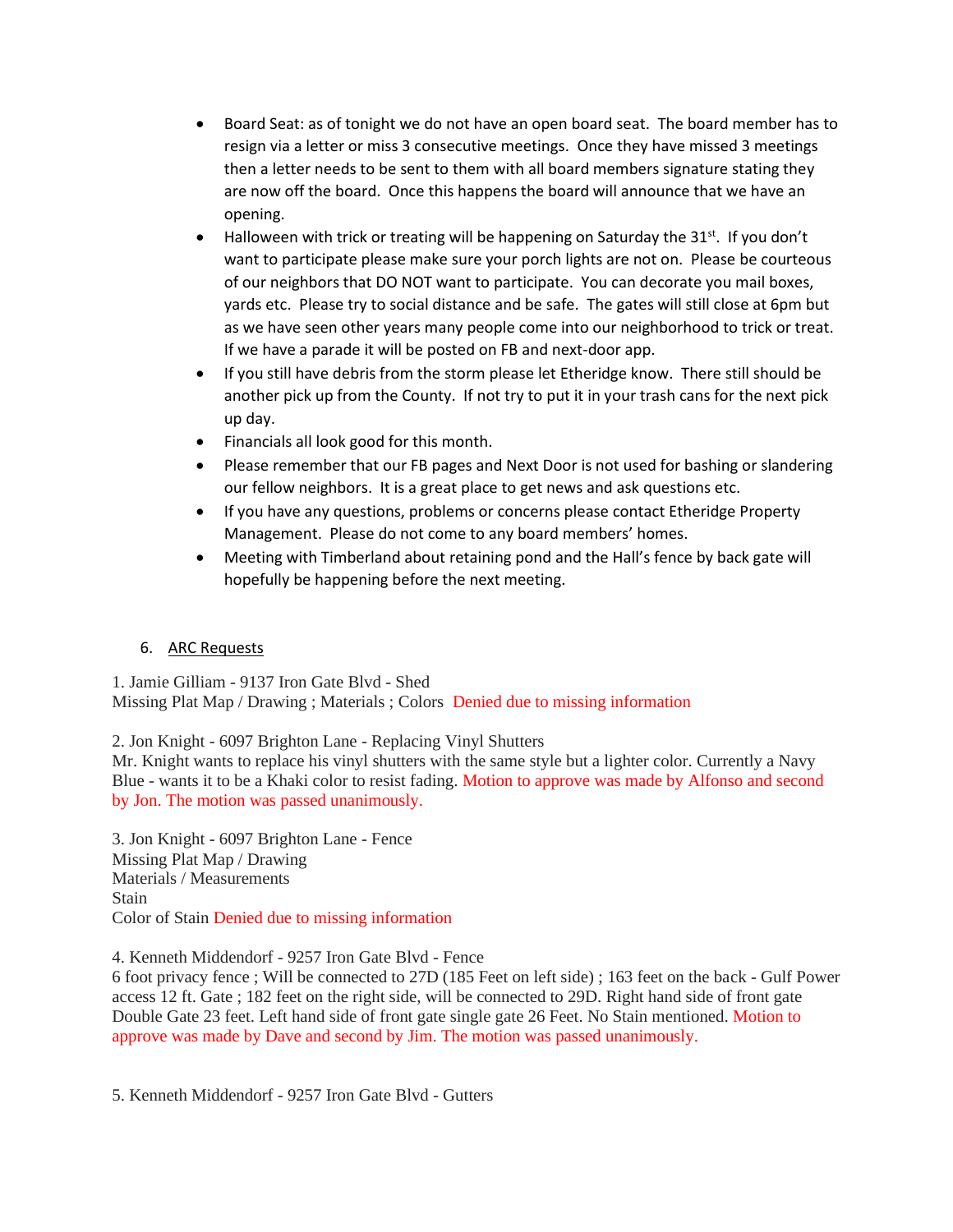6 inch Seamless Gutters - White colored - 8 downspouts Motion to approve was made by Jim and second by Alfonso. The motion was passed unanimously.

6. Kenneth Middendorf - 9257 Iron Gate Blvd - Inground Salt Water Pool 16 x 32 x 6 Pool pump and associated equipment will be behind the fence on the east side of home. Concrete around the pool will be normal. (Grecian 3 foot to 8 foot) Holcomb Pools. (Kidney Shaped) Motion to approve was made by Alfonso and second by Jon. The motion was passed unanimously.

7. Kenneth Middendorf - 9257 Iron Gate Blvd - Additional Concrete Part of the Timberland Closing Contract ; 8 feet section to rear of driveway. Motion to approve was made by Jim and second by Dave. The motion was passed unanimously.

8. Wayne Stallworth - 5632 Heatherton Rd - Shed Missing information plat map / drawing **Materials** Colors Denied due to missing information

9. Paige Holman - 6141 Broadfield Ct - Landscaping

Replace pine straw with medium size river rock with a brick border. No changes in size just replacing pine straw with rock. Replacing flowers in front of the garage with boxwood shrubs. Winter Gem Boxwood Foundation / Hedge Shrub in pot "Monrovia" Motion to approve was made by Jim and second by Alfonso. The motion was passed unanimously.

10. Theresa Stansbury - 5728 Heatherton Road - Vinyl Fence Tan Hamilton Color (Khaki) ; Left side of fence (Double Gate 10 ft). (14 feet) on the left side. Right side of single gate 5 feet. Back side of the fence is 197 feet. Denied for now. Talking with Attorney to make sure we can approve non wood fence.

11. Justin Russell - 5711 Heatherton Road - Tree Removal

Oak Tree on the right side of this home that hangs over his house, it has received damage in the last storm. Wants to remove the branches. Motion to approve was made by Dave and second by Jim. The motion was passed unanimously.

12. Lauren-Ashley D'Alessandro - 9249 Iron Gate Blvd - White Wash Outside of House Wants to white wash the outside of her home. Materials are eco-friendly, organic, imported lime from Italy. Purchased Limewash. Motion to approve was made byJim and second by Dave. The motion was passed unanimously.

13. Lauren - Ashley D'Alessandro - 9249 Iron Gate Blvd - Fence

6 ft fence around their property staring at the end of driveway on the left side of home going back to property line on shamrock and wrapping around to behind bedroom window on right side of home. Double gate on driveway side. Right side with have a 3 ft gate for walking through. a 12-16 ft Gate is required by Gulf Power in the back due to easement so we will have to put another gate on the back off of shamrock. They will stain but it will be another ARC Request. No Stain mentioned at this time. Motion to approve was made by Jim and second by Jon. The motion was passed unanimously.